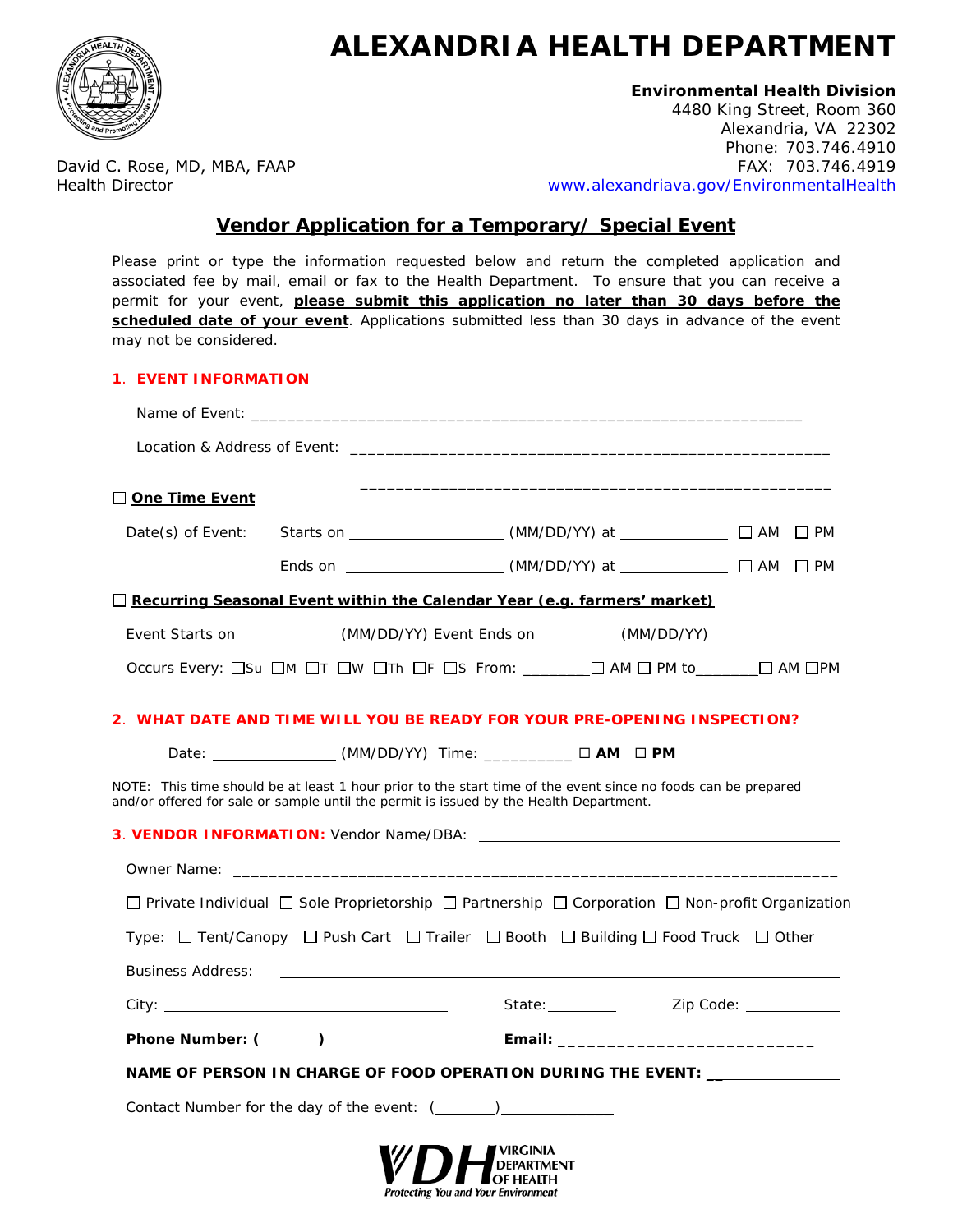### **4. FOOD SOURCE**

Food, including beverages, must be purchased from an approved source. Examples may include a grocery store or a restaurant that has a Health Department permit. **Receipts of purchase must be provided to the Health Department for review at the time of inspection upon request. Home prepared foods are not permitted.** 

**Where will you purchase your food?**

Potentially hazardous food and/or food that is not commercially packaged must be either stored in a permitted food establishment prior to the event or purchased from an approved source the day of the event and transported directly from the approved source to the event.

**Will your food be:**  $\Box$  purchased the day of the event and transported directly to the event?

 $\square$  purchased prior to the event and stored in a permitted food establishment?

Provide name and address of food establishment:

 $\frac{1}{2}$  ,  $\frac{1}{2}$  ,  $\frac{1}{2}$  ,  $\frac{1}{2}$  ,  $\frac{1}{2}$  ,  $\frac{1}{2}$  ,  $\frac{1}{2}$  ,  $\frac{1}{2}$  ,  $\frac{1}{2}$  ,  $\frac{1}{2}$  ,  $\frac{1}{2}$  ,  $\frac{1}{2}$  ,  $\frac{1}{2}$  ,  $\frac{1}{2}$  ,  $\frac{1}{2}$  ,  $\frac{1}{2}$  ,  $\frac{1}{2}$  ,  $\frac{1}{2}$  ,  $\frac{1$ 

**Are any food items prepared in a restaurant and transported to the event?**  $\Box$  YES  $\Box$  NO

\_\_\_\_\_\_\_\_\_\_\_\_\_\_\_\_\_\_\_\_\_\_\_\_\_\_\_\_\_\_\_\_\_\_\_\_\_\_\_\_\_\_\_\_\_\_\_\_\_\_\_\_\_\_\_\_\_\_\_\_\_\_\_

If yes, please provide the following information:

Name of Restaurant / Commissary:

Address: **Address: Address: Address: Address: Address: Address: Address: Address: Address: Address: Address: Address: Address: Address: Address: Address: Address: Address: Address: Add** 

Phone: ( )

City/County issuing permit:

*Note: Commercial food establishments must be under a current and valid permit by their local regulatory agency. Please attach a copy of the food establishment's permit or license to this application.* 

*Office Use Only……………………………………………………………………………………………………………………………*

Date Received \_\_\_\_ \_\_\_\_\_\_ Last Revised 07/2017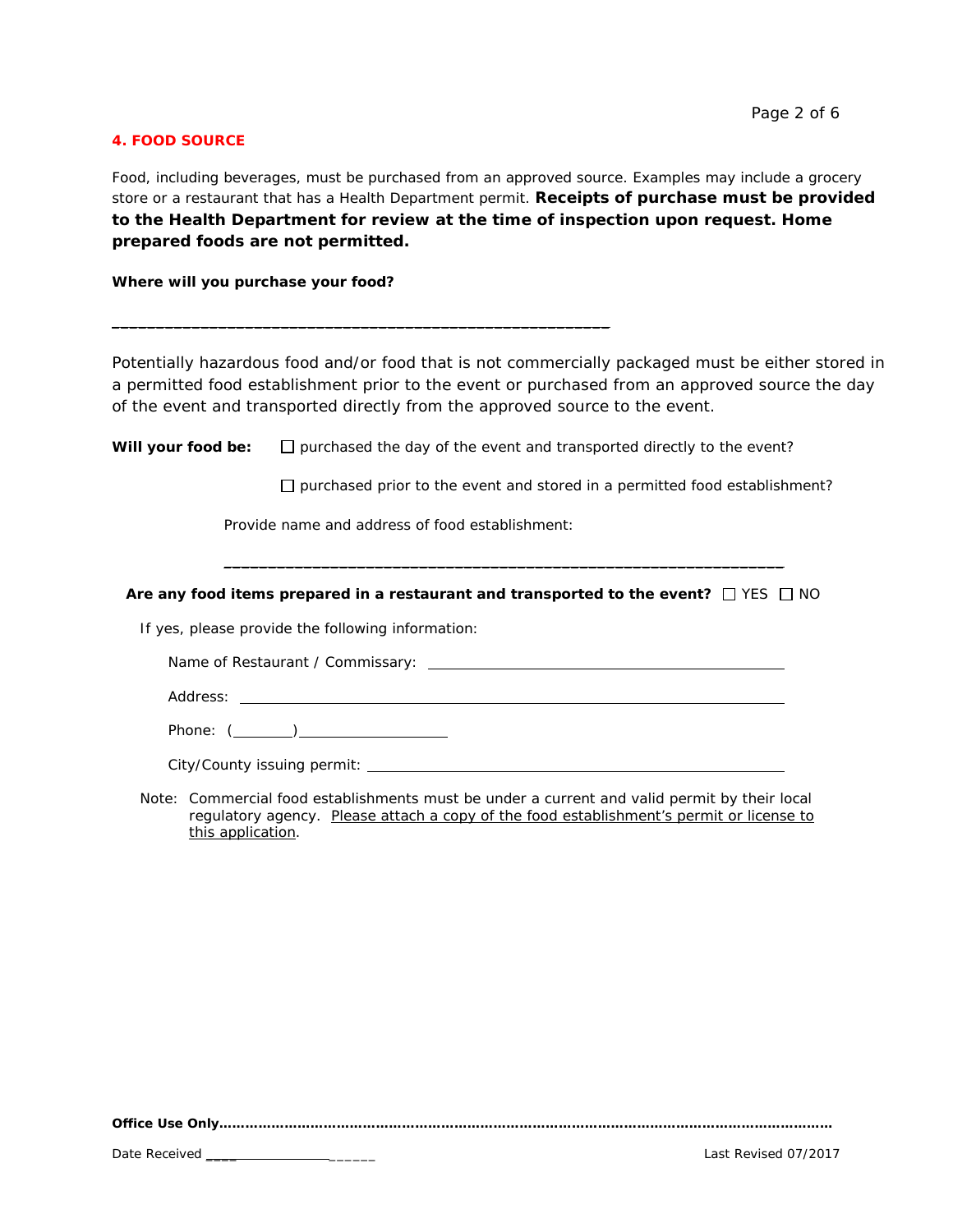#### **5. MENU**

List each food and beverage item you wish to serve at this event. Please contact the Health Department if you alter your menu after making application. The Health Department reserves the right to limit the menu.

|  |  |  |  |  | Reminder: Home-prepared foods are not permitted. *Attach additional page if needed |  |  |
|--|--|--|--|--|------------------------------------------------------------------------------------|--|--|
|--|--|--|--|--|------------------------------------------------------------------------------------|--|--|

| Food or Beverage<br>Items: | Primary<br>Ingredient(s):<br>Please list any dairy,<br>egg, meat, seafood,<br>poultry and produce<br>ingredients. | Where will food items<br>be prepared?<br>Store-bought, already<br>made; Prepared on-site<br>at event; Prepared in a<br>restaurant, etc. | Method(s) of<br>Preparation &<br>Cooking:<br>Washing,<br>Chopping/Slicing,<br>Thawing, Grilling, Boiling,<br>Steaming, Stir Frying,<br>etc. |
|----------------------------|-------------------------------------------------------------------------------------------------------------------|-----------------------------------------------------------------------------------------------------------------------------------------|---------------------------------------------------------------------------------------------------------------------------------------------|
|                            |                                                                                                                   |                                                                                                                                         |                                                                                                                                             |
|                            |                                                                                                                   |                                                                                                                                         |                                                                                                                                             |
|                            |                                                                                                                   |                                                                                                                                         |                                                                                                                                             |
|                            |                                                                                                                   |                                                                                                                                         |                                                                                                                                             |

Condiments (i.e. ketchup, mustard, mayonnaise, salad dressing, hot sauce, etc.) offered for consumer self-service must be in individual squeeze-type packets, squeeze bottles, or pump-type dispensers.

# **6. FOOD TEMPERATURES**

Cold time/temperature control for safety (TCS) foods must be kept at ≤ 41°F during transport and while in storage during the event through the use of mechanical refrigeration or coolers with ice.

# **How will cold TCS foods be kept at ≤ 41°F:**

**during transport? \_\_\_\_\_\_\_\_\_\_\_\_\_\_\_\_\_\_\_\_\_\_\_\_\_\_\_**

| at the event? |
|---------------|
|---------------|

Hot TCS foods must be kept at  $\geq 135^{\circ}$ F during transport, while in storage and after cooking/reheating prior to service through the use of warming cabinets, chafing dishes with sternos, grills, etc.

|               | How will hot TCS foods be kept at $\geq 135^{\circ}F$ :                                                               |                      |
|---------------|-----------------------------------------------------------------------------------------------------------------------|----------------------|
|               |                                                                                                                       |                      |
| at the event? | <u> 1989 - Johann John Stein, market französischer Programmen und der Stein und der Stein und der Stein und der S</u> |                      |
|               |                                                                                                                       |                      |
|               |                                                                                                                       | Last Revised 07/2017 |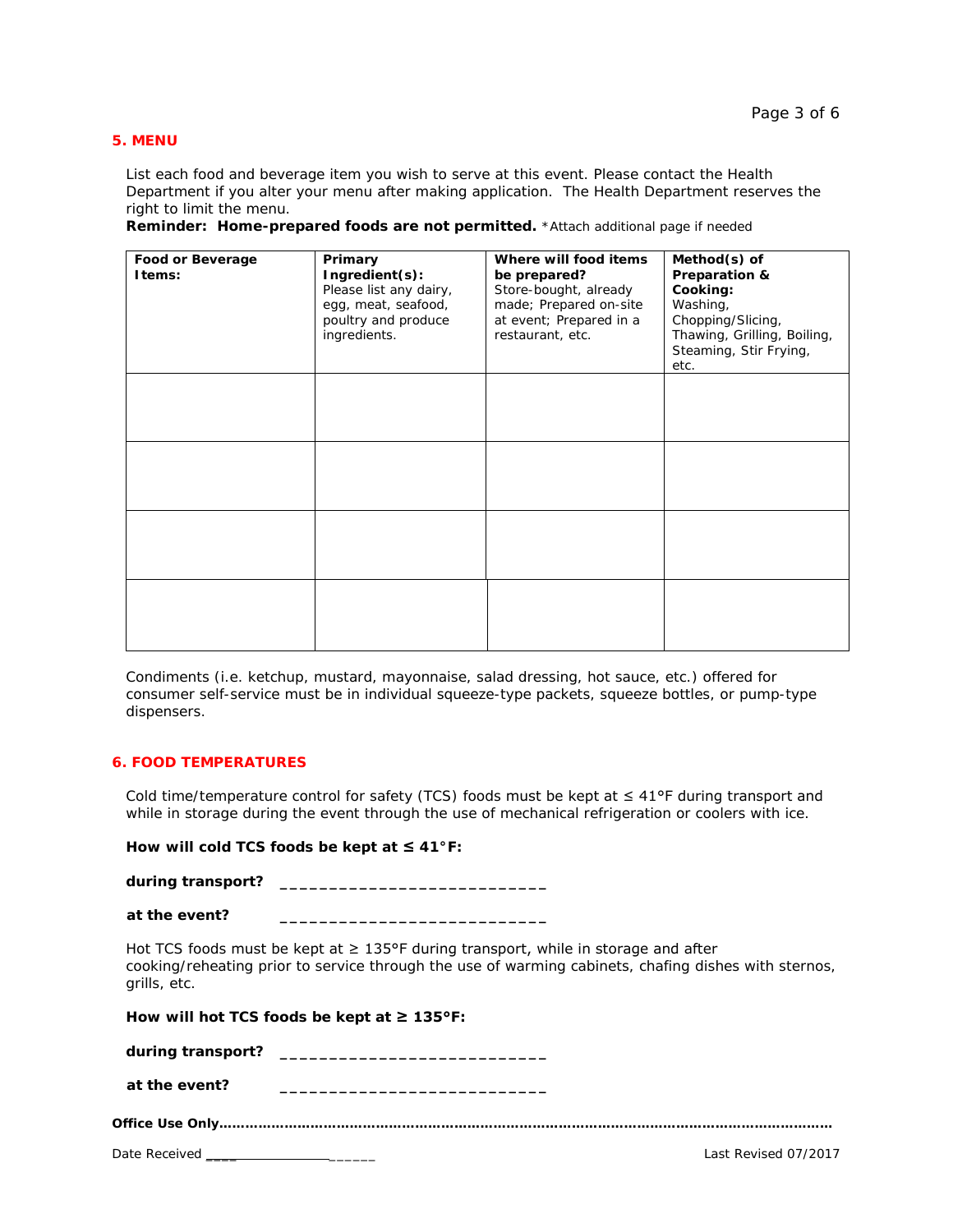# **7. ADDITIONAL GUIDANCE**

Raw animal foods must be thoroughly cooked prior to service. Foods that are held hot prior to service must be cooked and/or reheated to proper temperatures.

| <b>Cooking Requirements for Raw Animal</b> |                           | <b>Reheating Requirements for Hot Holding</b>  |                           |  |
|--------------------------------------------|---------------------------|------------------------------------------------|---------------------------|--|
|                                            | Food                      |                                                |                           |  |
| Fish/Shrimp                                | $\geq$ 145°F, 15 seconds  | Plant Food                                     | $\geq$ 135°F, 15 seconds  |  |
| Pork                                       | $\geq$ 145°F, 15 seconds  | Commercially                                   | $\geq$ 145°F, 15 seconds  |  |
|                                            |                           | Processed, Precooked                           |                           |  |
|                                            |                           | Food                                           |                           |  |
| Eggs                                       | $\geq$ 155°F, 15 seconds  | Prepared Food                                  | $\geq 165$ °F, 15 seconds |  |
| Meat                                       | $\geq$ 155°F, 15 seconds  | Food reheated for hot holding must be reheated |                           |  |
| Chicken                                    | $\geq 165$ °F, 15 seconds | within 2 hours.                                |                           |  |

#### **Food found to be out of proper temperature control must be cooled, reheated or discarded and denatured upon direction by the Health Department.**

At least one metal stem probe thermometer ( $0^{\circ}F - 220^{\circ}F$  range) must be available and in use to verify proper cooking and holding temperatures of TCS foods.

### **EMPLOYEE HEALTH & HYGIENE**

- Persons experiencing symptoms of vomiting, diarrhea, sore throat with fever, or jaundice (yellowing of the skin) may not work in a temporary food establishment.
- Persons diagnosed with an illness that may be transmitted through food may not work in a temporary food establishment.
- Open cuts or sores on a person's hands or arms must be properly treated and covered.
- Eating, drinking\*, or smoking is not permitted in the temporary food establishment. \*Food workers may drink beverages from closed cups provided with straws.

# **HANDWASHING & FOOD HANDLING**

- Food workers must wash their hands:
	- o Before handling food.<br>
	o Prior to putting on dis
	- Prior to putting on disposable gloves.
	- o After using the toilet, smoking, eating, drinking or after their hands may have become contaminated.
- A handwashing station must be provided, supplied with soap and paper towels and maintained clean.Hand-sanitizer is not a substitute proper handwashing.



#### **Proper Handwashing**

- Wet hands
- Lather hands with soap
- Vigorously rub hands together for  $\sim$ 20 seconds
- Rinse hands with water
- Dry hands with paper towels

*Office Use Only……………………………………………………………………………………………………………………………*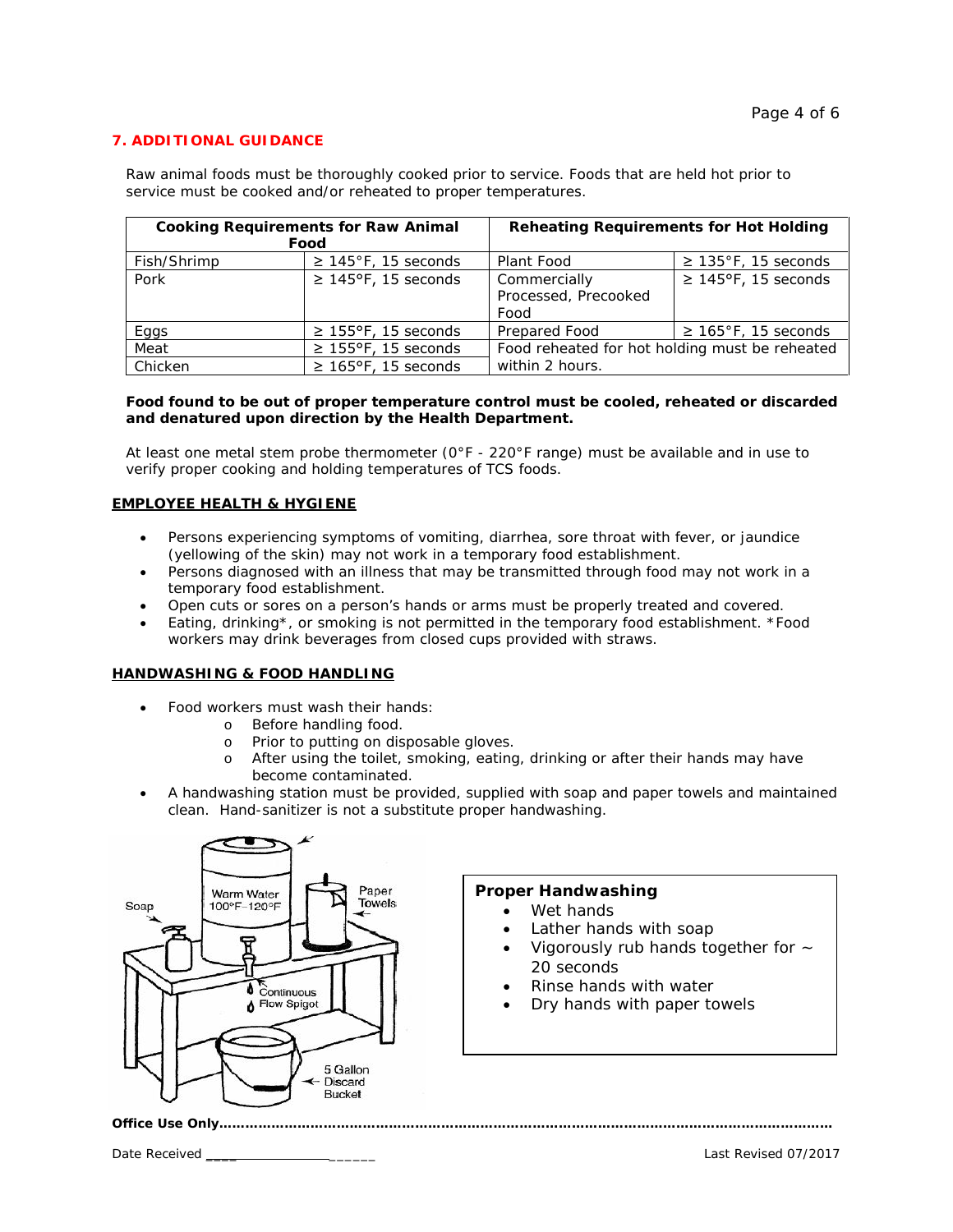#### **CLEANING EQUIPMENT & UTENSILS**

**A three-basin dishwashing station** (i.e. sinks, dishpans, 5-gallon buckets) must be provided, supplied and maintained. You must have a means of washing, rinsing, and sanitizing all food equipment and utensils. You must use a chemical sanitizer, such as non-scented chlorine bleach, in the sanitizer solution. Wiping cloths must be stored in a separate container with chemical sanitizer. A test kit must be available and used to verify proper concentration of the sanitizing solution.

#### **OTHER REQUIREMENTS**

- **Overhead protection** must be provided for outdoor events (i.e., inside of a food trailer, tent, canopy, etc.). **GRILLS AND OTHER COOKING EQUIPMENT MUST BE FITTED WITH PERMANENT COVERS.** A ground cover (plywood or tarp) will be required if set-up is on gravel, soil, or grass.
- **Public access is not allowed.** You must separate the serving line and food preparation / cooking / grilling area from the public and contamination by sneeze guards, rope, tables, etc.
- **Liquid waste** from cooking, dishwashing, ice coolers, handwashing, etc. must be collected properly (i.e. self-contained trailer, buckets with lids, commercially provided, etc.). No liquid waste may be emptied on the ground or in the storm drain. Trash must be collected and removed.

#### **CODE ADMINISTRATION REQUIREMENTS**

- A **Fire Prevention Permit** is required for **any** open flame cooking device, prior to use. Open flame cooking devices may include, but are not limited to:
	- o Sternos
	- o Open Flame Grills
	- o Flat Top Grills / Griddles
	- o Woks
	-
	- o Deep Fat Fryers<br>o Kettle Corn Units Kettle Corn Units
- A **Fire Prevention Permit** is required for the storage or use of any amount of propane gas.
- **Applications** for Fire Prevention Permits (FPP) must be submitted to the **Office of Building and Fire Code Administration** located in City Hall at 301 King Street, Room 4200, Alexandria, VA 22314, 703-746-4200, **30 business days in advance of the event**.
	- **NOTE: Health Department** *and* **Fire Prevention permits are required to use** *any* **open flame cooking devices. Issuance of a Health Department permit does not guarantee that a Fire Prevention permit will be issued. If the Office of Building and Fire Code Administration** d**etermines that it is unsafe to use certain equipment and/or processes they may prohibit use of such equipment and/or processes.**

#### **SPECIAL REQUIREMENTS FOR THE CITY OF ALEXANDRIA**

Events on city or public property in the City of Alexandria must be approved by the **Special Events Committee** before permits will be issued. The Office of Special Events may be reached through the Department of Recreation, Parks and Cultural Activities at **703-746-5418**.

*Office Use Only……………………………………………………………………………………………………………………………*

Date Received \_\_\_\_ \_\_\_\_\_\_ Last Revised 07/2017